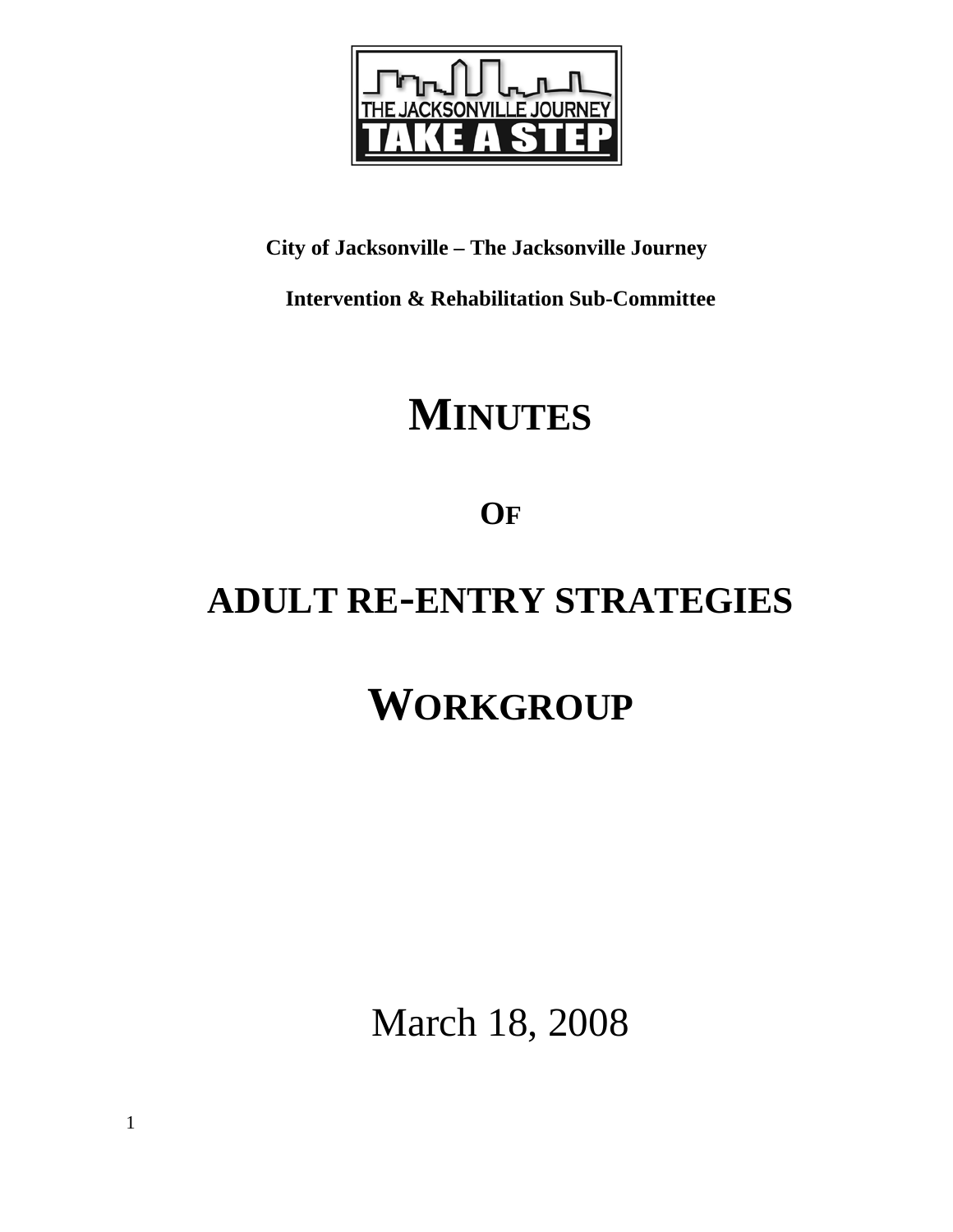## **The Jacksonville Journey – Intervention & Rehabilitation**

## **Sub-Committee**

## **Adult Re-entry Strategies Workgroup**

## **March 18 2008**

### **10:00 a.m.**

**PROCEEDINGS before the Jacksonville Journey – Intervention & Rehabilitation Sub-Committee, Adult Re-entry Strategies Workgroup**  taken on Tuesday, March 18, 2008, Edward Ball Building, 8<sup>th</sup> Floor, **Room 851 – 214 N. Hogan Street, Jacksonville, Duval County, Florida commencing at approximately 10:10 a.m.** 

 **Adult Re-Entry Strategies Workgroup** 

**Kevin Gay, Chair Michael Hallet, Member Wyllie Hodges, Member Gordon Bass, Member**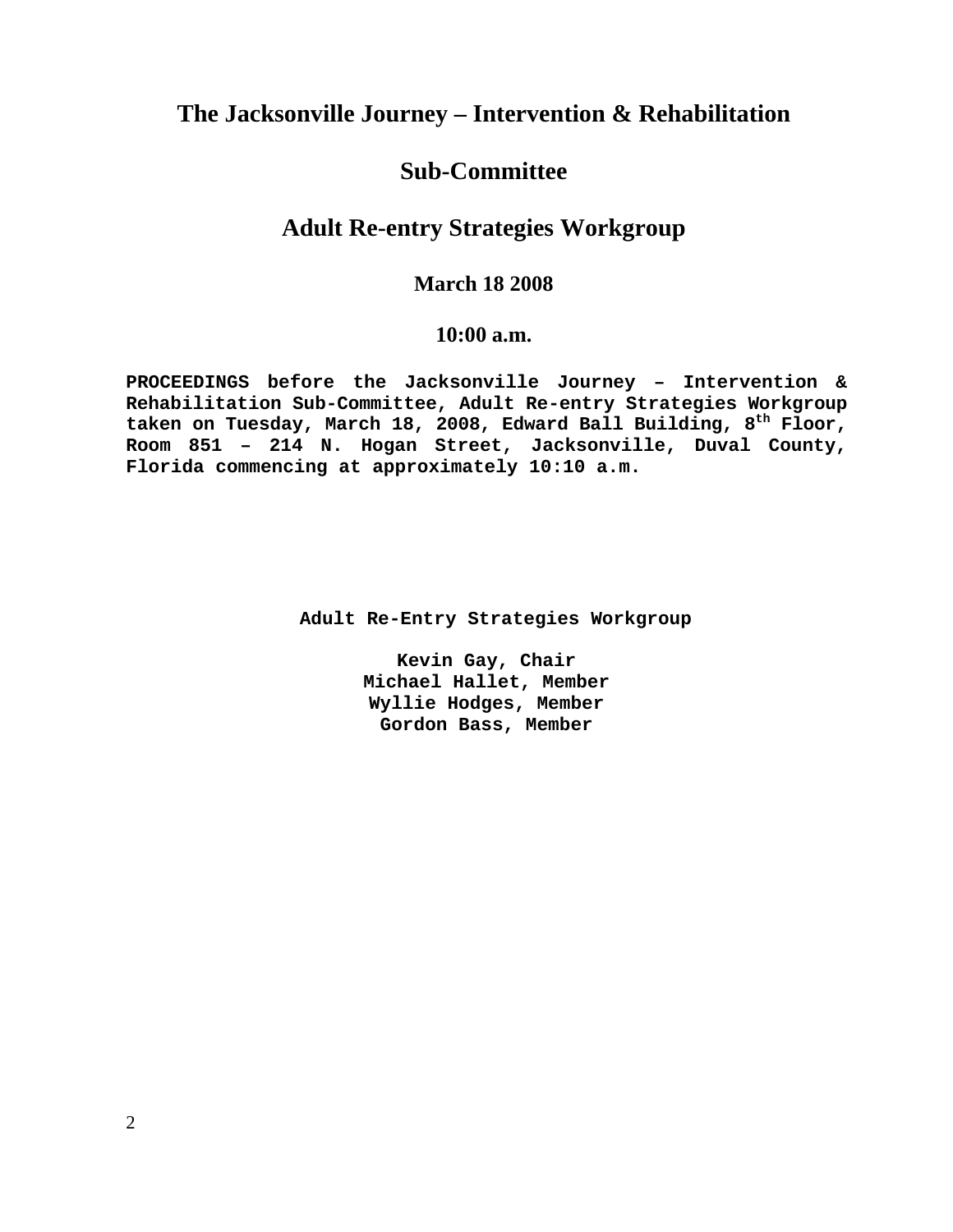## **APPEARANCES**

### **COMMITTEE CHAIRS & MEMBERS:**

Kevin Gay, Chair Michael Hallet, Member Gordon Bass, Member

### **ABSENTEE MEMBERS:**

Wyllie Hodges, Member

#### **STAFF:**

Ginny Walthour

#### **OTHERS PRESENT:**

Kathy Shedan, JREC Re-entry Coordinator Steve Naso, COJ Office of Juvenile Justice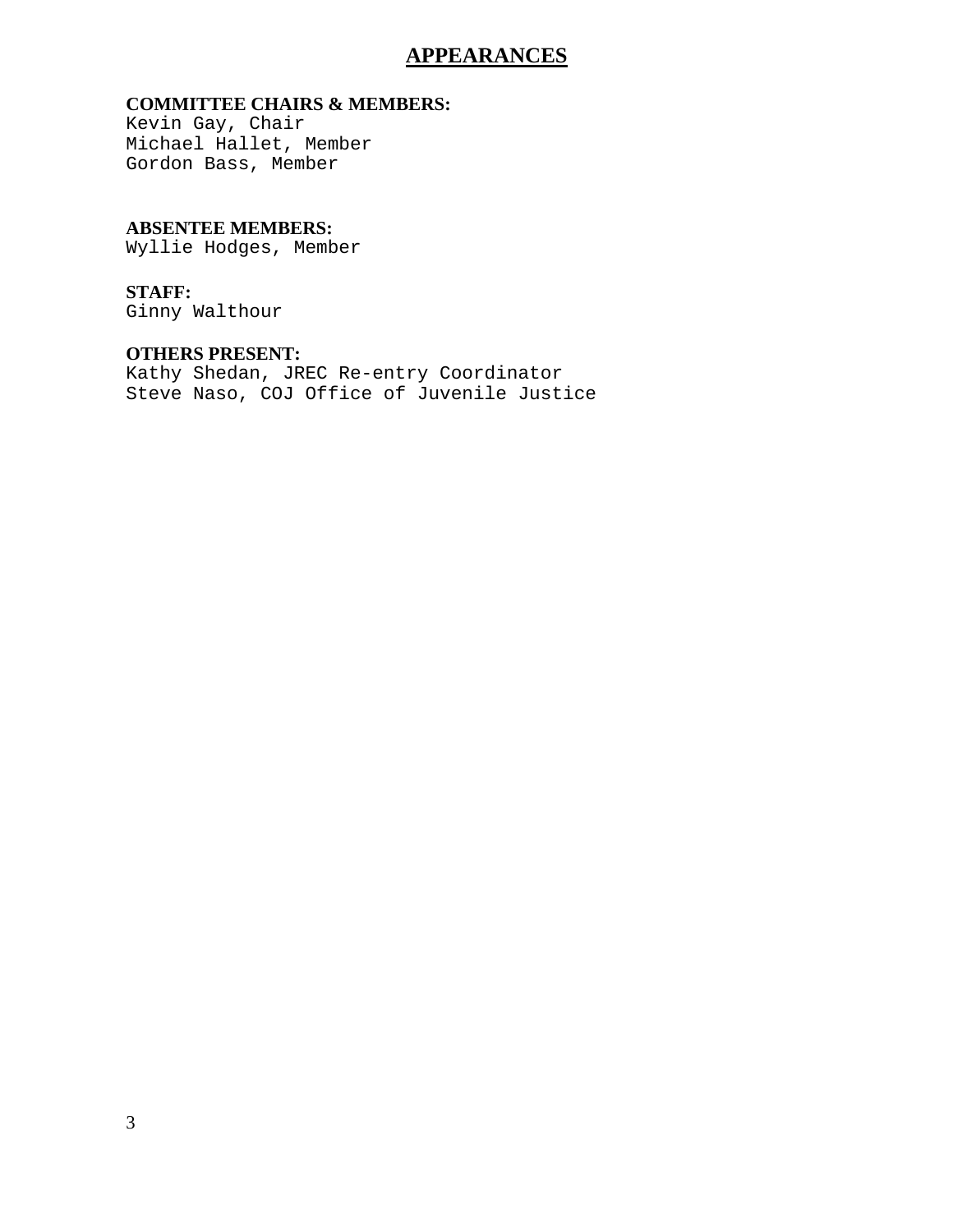#### **PROCEEDINGS**

March 18, 2008

Intervention & Rehabilitation Sub-Committee Adult Re-entry Strategies Workgroup 10:00 a.m.

**Call to Order and Comments.** Chairman Kevin Gay called the meeting to order at approximately 10:10 a.m.

#### **1. Purpose of Meeting.**

Discuss adult re-entry issues impacting the Mayor's crime initiative – The Jacksonville Journey.

Chairman Gay began the meeting and asked Steve Naso, Human Services Planner for the City of Jacksonville's Office of Juvenile Justice & Offender Based Programs, to discuss city initiatives in terms of re-entry and rehabilitation efforts. Mr. Naso provided an overview of two successful city programs: Dawn & Youthbuild. Dawn helps inmates with school learning while incarcerated – over the past 10 years, 135 GEDs have been awarded to inmates while incarcerated. Youthbuild helps 18-24 males, still incarcerated, with skills and training so they can obtain jobs when released. Many are placed in the construction industry. Grants help pay for these programs. However, funding for the Youthbuild program runs out in about 1 ½ years. They key point that makes these programs successful is the after care – when inmates finish their probation period that is when they need most assistance and these programs continue to interact with their participants after they have completed their programs.

Chairman Gay thanked Mr. Naso and then stressed the need for this sub-committee to begin deciding on recommendations to present to the full committee. Mr. Hallett commented that these programs must begin to collect data that will help them quantify their success will prove that they save money. It is cheaper to fund these programs then to pay incarceration costs. There needs to be more funding paid up front for intervention and rehabilitation efforts. Having a comprehensive list of programs will help as we can look

4